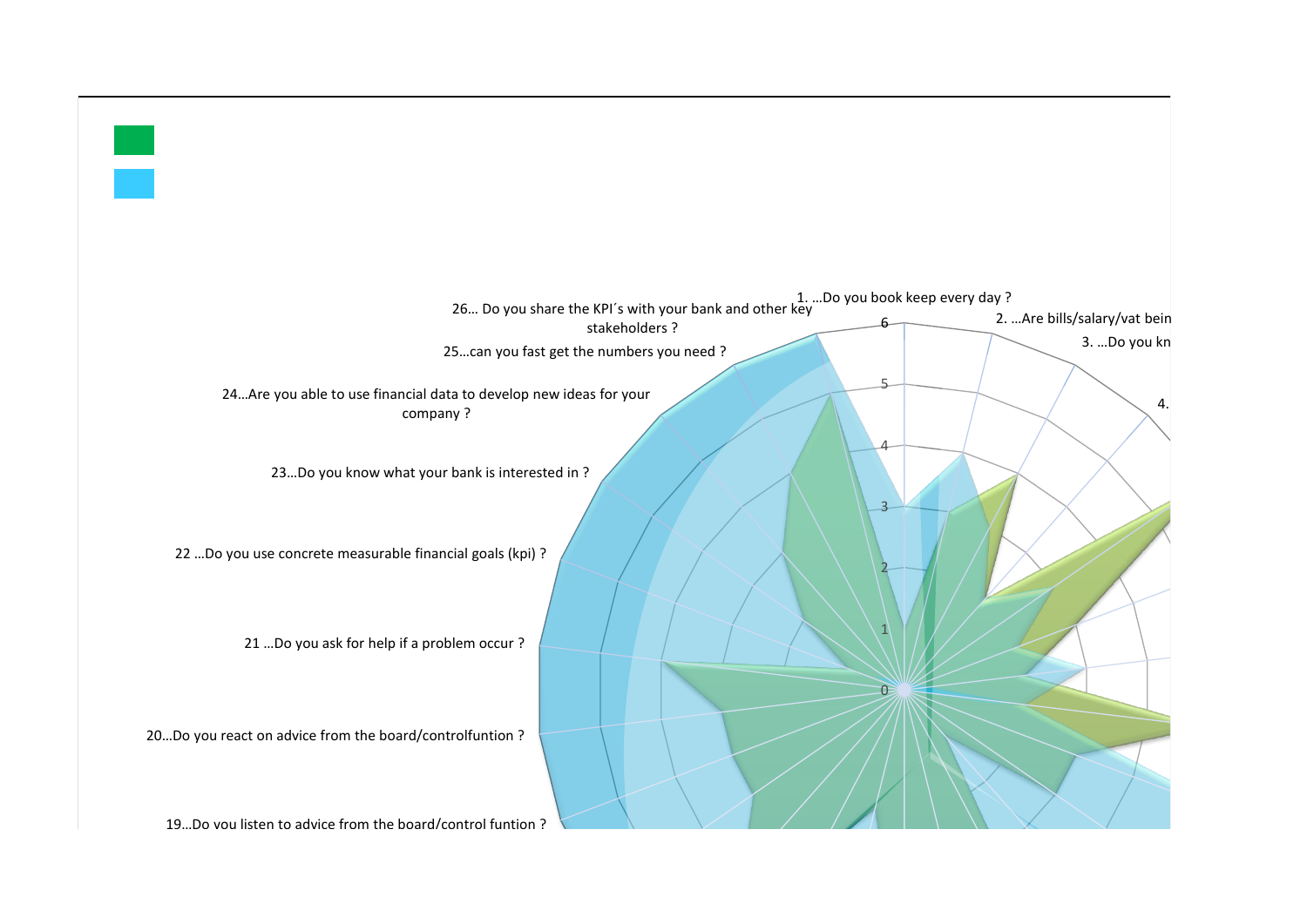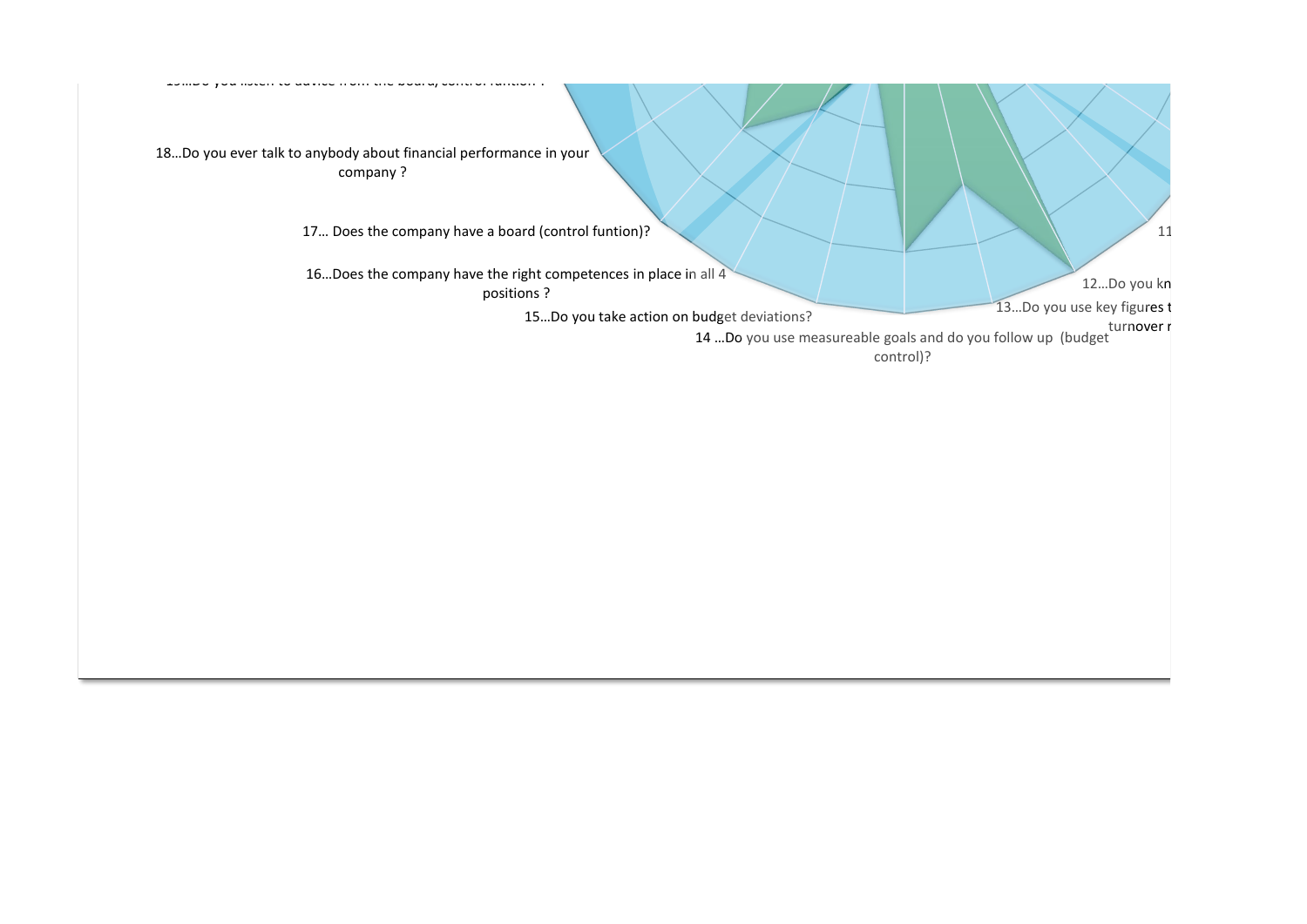

ng paid on time 10w how a reminder procedure for missed payment should be ??

4. …Do you know if bank account, tax and salary is in balance?

5. …Does the finance department/book keeping have any control funtion?

> 6…Do you have a updated balance sheet/stament ready every month end.?

7 …is your terms of payment a conscious choice?

8 ..Do you have a ERP/bookeeping system in place?

9.…Does your company have a well crafted budget for this fiscal year